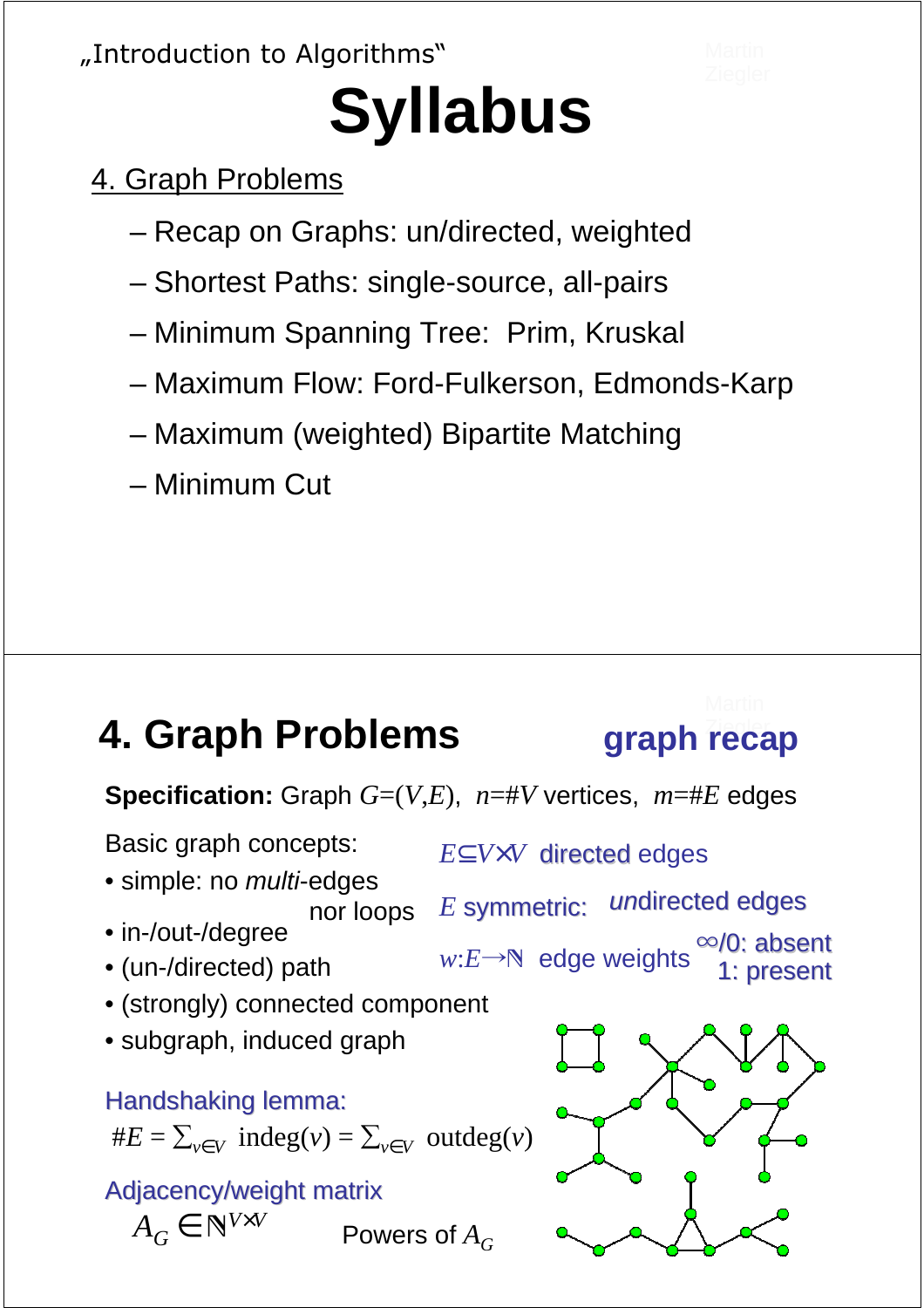graph examples

**Specification:** Graph  $G=(V,E)$ ,  $n=\#V$  vertices,  $m=\#E$  edges



#### Ziegler **Connectedness 4. Graph Problems**

**Specification:** Graph  $G=(V,E)$ ,  $n=\#V$  vertices,  $m=\#E$  edges Adjacency/weight matrix  $A_G \in \mathbb{N}^{V \times V}$ **Input:**  $A_G$ ; s, t  $\in$   $V$  $A_{\mu,\nu} = \infty$ **Output:** Is there a (directed) path from *s* to *t* in *G*? no edge  $A_{u,u} = 0$ **DFS** $(v)$  // Is *t* reachable in *G* from *v*? If *v* is marked *visited* D Return (**false**); If *v*=*t* Return (**true**); G Mark *v* as *visited*; **Reachable**(*G*,*s*,*t*) For each neighbor *u* of *v* do For each vertex *v*∈*V* if DFS(*u*) Return (**true**); Mark *v* as *un*visited*;* Return (**false**); Return *DFS*(*s*)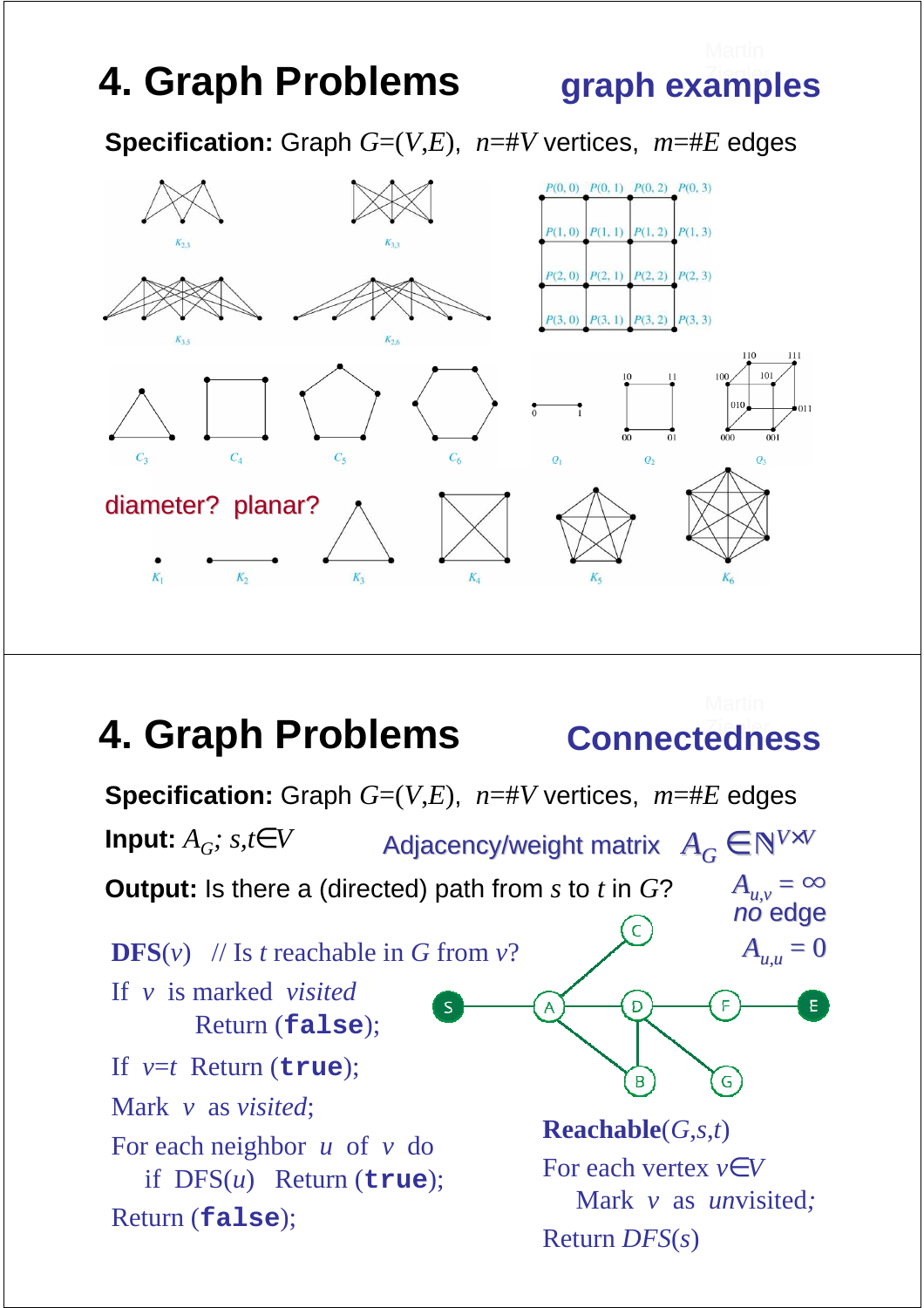**Shortest path(s)** 



#### **4. Graph Problems All shortest paths**

**Specification:** Graph  $G=(V,E)$ ,  $n=\#V$  vertices,  $m=\#E$  edges **Input:**  $A_G$  **Adjacency/weight matrix**  $A_G \in \mathbb{N}^{V \times V}$ **Output:** For every *t*∈ *V*, weight  $d(s,t)$  of lightest path from *s* to *t*. Loop invariant  $d_v \geq d(s,v)$ . Suppose  $M := \{v : d_v > d(s,v)\}\neq \emptyset$ . Then  $\delta := \min\{d(s, v) : v \in M\}$  and  $v \in M$  with  $d(s, v) = \delta$  exist. For  $(s, ..., u, v)$  a lightest path to  $v$ , it holds  $\delta > d(s, u) = d_u$ . Thus  $d(s, v) = d(s, u) + A_w$  and *u* gets extracted from *Q* before *v*.

For correctness, recall main loop: While  $Q \neq \emptyset$  do Extract from *Q* a vertex *u* with least *d<sup>u</sup>* . Mark *u* as *visited*. For each *un*visited neighbor *u* of *v* do If  $d' := d_u + A_u$   $\lt d_v$  then decrease  $d_v := d'$ . in increasing order w.r.t. *d*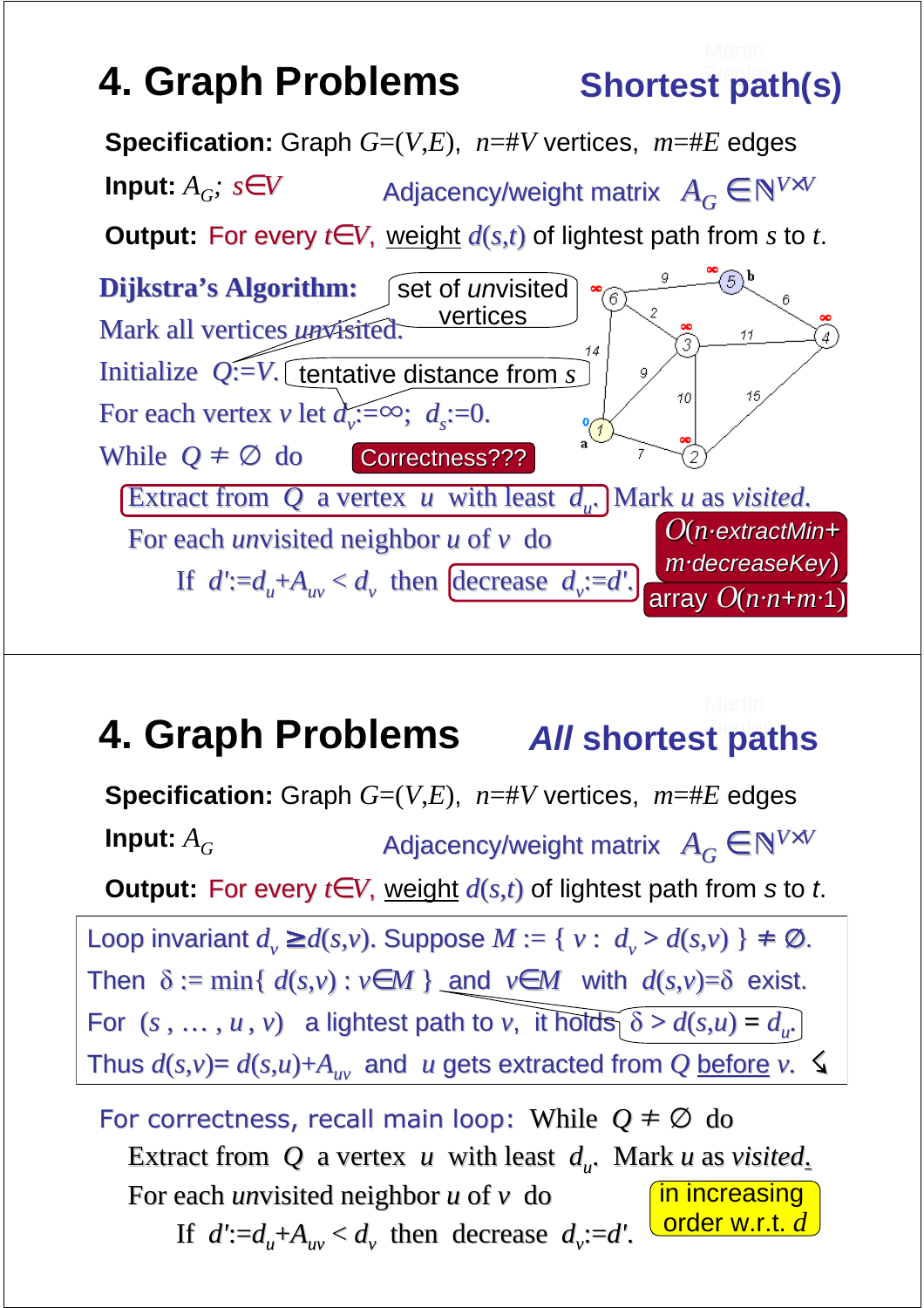#### **4. Graph Problems All shortest paths**

**Specification:** Graph  $G=(V,E)$ ,  $n=\#V$  vertices,  $m=\#E$  edges **Input:**  $A_G$  **Adjacency/weight matrix**  $A_G \in \mathbb{N}^{V \times V}$ **Output:** For all  $s, t \in V$ , weight  $d(s,t)$  of lightest path from *s* to *t*.

**Floyd-Warshall Algorithm:** For all pairs  $(u,v)$  of vertices, initialize  $d_{uv} := A_{uv}$ For each vertex *u*∈*V* For each vertex *v*∈*V* For each vertex *w*∈*V* If  $d_{vw} > d_{v} + d_{uvw}$  then  $d_{v,w} := d_{v,u} + d_{u,w}$  $A_{u,v} = \infty$ no edge  $A_{u,u} = 0$ runtime  $O(n^3)$ Correctness?

#### 4. Graph Problems Min. Spanning Tree

**Specification:** Graph  $G=(V,E)$ ,  $n=\#V$  vertices,  $m=\#E$  edges **Input:**  $A_G$  • Symmetric adjacency/weight matrix  $A_G \in \mathbb{N}^{V \times V}$ **Output:** *T*⊆*E* spanning tree of least weight

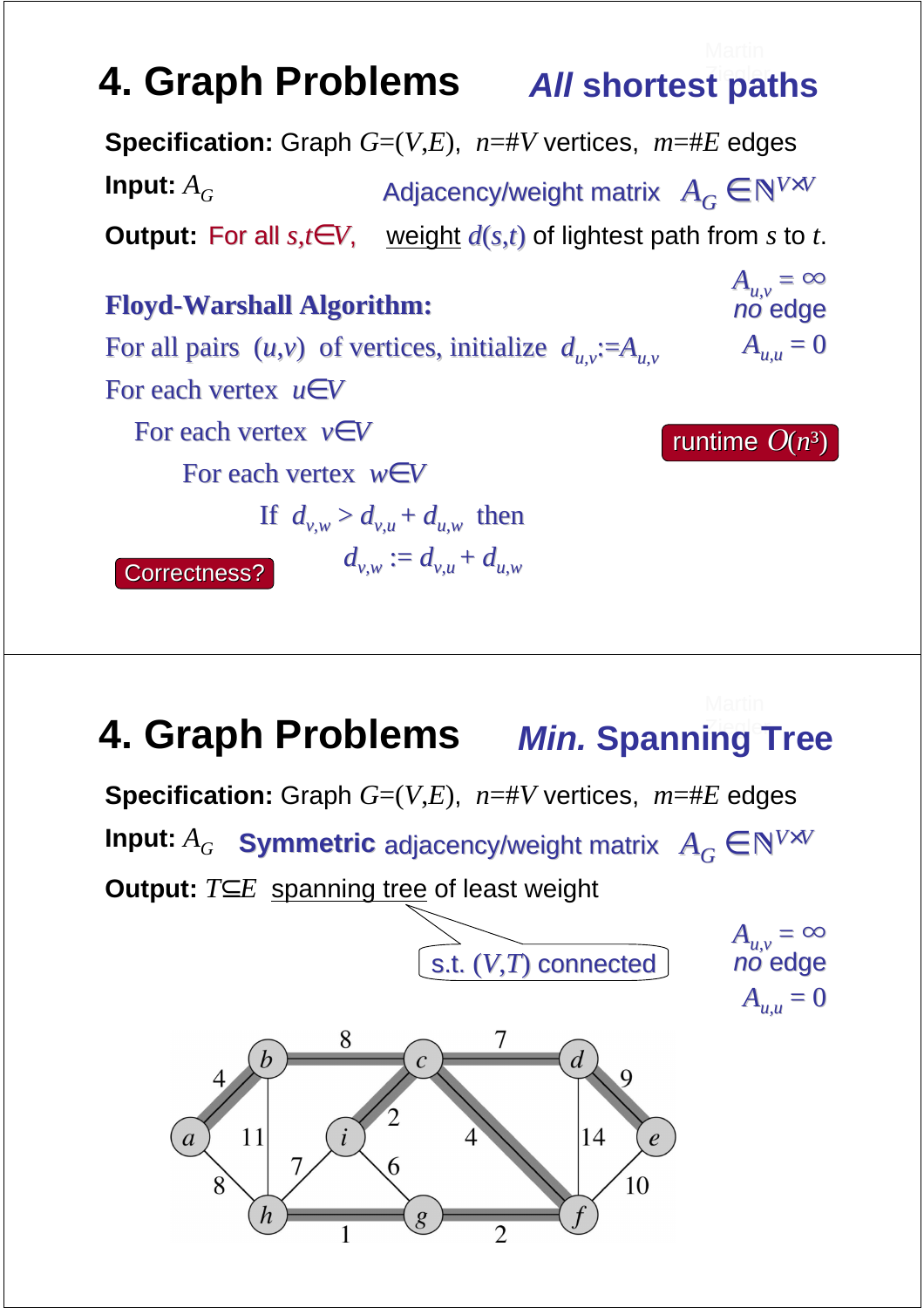## **4. Graph Problems Prim's Algorithm**

**Specification:** Graph  $G=(V,E)$ ,  $n=\#V$  vertices,  $m=\#E$  edges

**Input:**  $A_G$  • Symmetric adjacency/weight matrix  $A_G \in \mathbb{N}^{V \times V}$ 

**Output:** *T*⊆*E* spanning tree of least weight

- 1. Initialize a tree with a single vertex, chosen arbitrarily from the graph.
- 2. Grow the tree by one edge: Of the edges that connect the tree to vertices not yet in the tree, find the minimum-weight edge, and transfer it to the tree.
- 3. Repeat step 2 (until all vertices are in the tree).



## **4. Graph Problems Prim's Algorithm**

**Specification:** Graph  $G=(V,E)$ ,  $n=\#V$  vertices,  $m=\#E$  edges **Input:**  $A_G$  **Symmetric** adjacency/weight matrix  $A_G \in \mathbb{N}^{V \times V}$ **Output:** *T*⊆*E* spanning tree of least weight 11 6 10 8 9 3 8 8  $7 \times 4$ 5 2 1 12 ∞ ∞ ∞ ∞ ∞ ∞ ∞  $\overline{\phantom{0}}$  $\overline{\phantom{0}}$  $\bigcirc$  $\bigcap$  $\frac{1}{2}$  $\sum \frac{10}{2}$   $\sum \frac{12}{2}$ .<br>پ  $\bigcup$  $\overline{\phantom{0}}$ Initialize *F*:=∅, *Q*:=*V*. Also:  $d_v$ :=∞ and  $e_v$ :=0 for all  $v \in V$ . While *Q*≠∅ do Extract from *Q* a vertex *u* with least *d<sup>u</sup>* . If  $e_u \neq 0$ , add edge  $(u,e_u)$  to  $\overline{F}$ . For each neighbor *v*∈*Q* of *u* do If  $A_{uv} < d_v$  then decrease  $d_v := A_w$ ;  $e_v := u$ ; O(*n*·extractMin*+ m·*decreaseKey)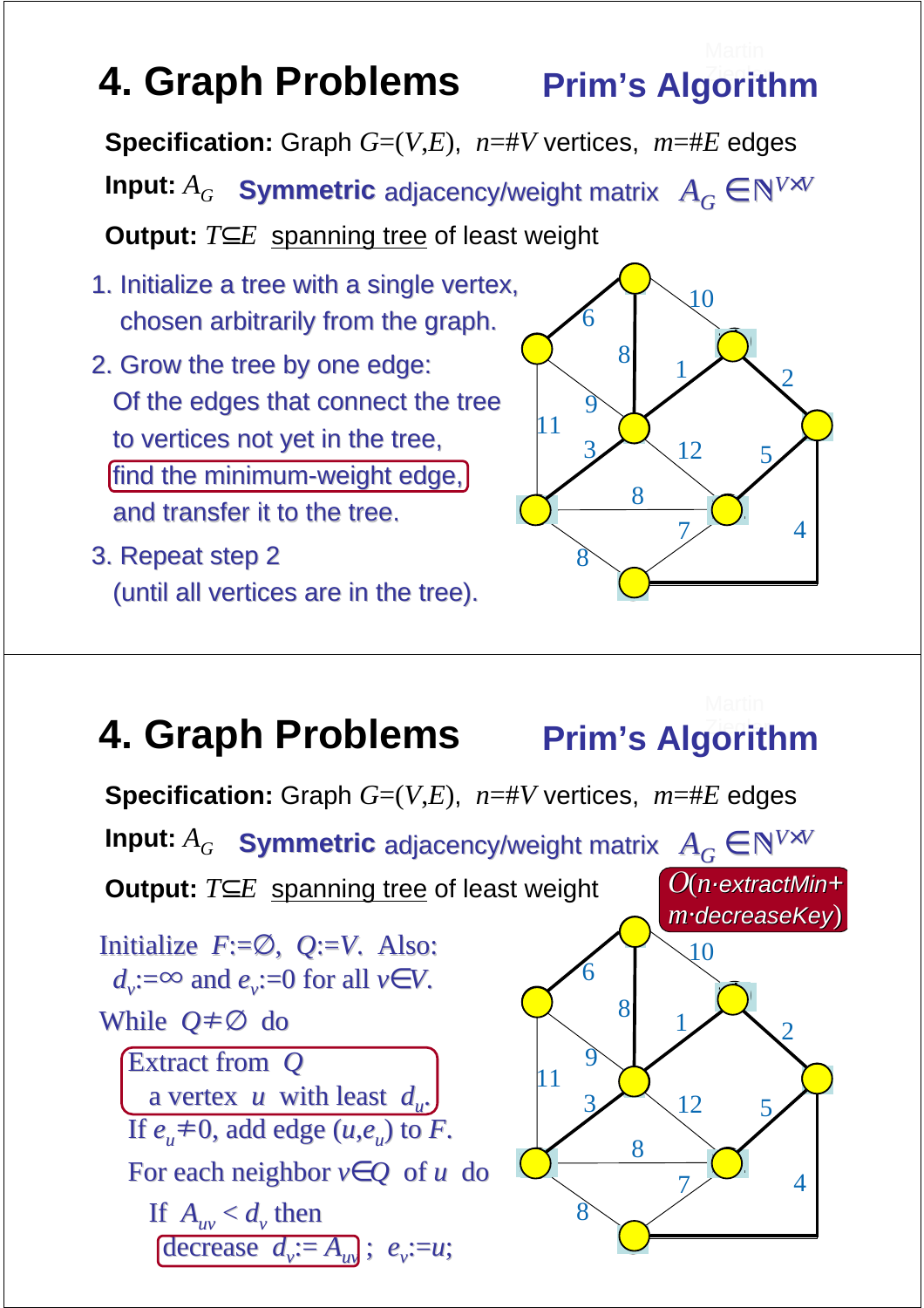## **4. Graph Problems Kruskal Algorithm**



#### **4. Graph Problems**

#### **Max Flow**



**Def:** A flow from *s* to *t* in *G* with weights  $A \ge 0$  is a function  $f: E \rightarrow \mathbb{R}$  such that  $\forall v \in V \setminus \{s,t\}: \sum_{u:(u,v) \in E} f(u,v) = \sum_{w:(v,w) \in E} f(v,w)$ . It is admissible if it holds  $f(u,v) \leq A_{uv}$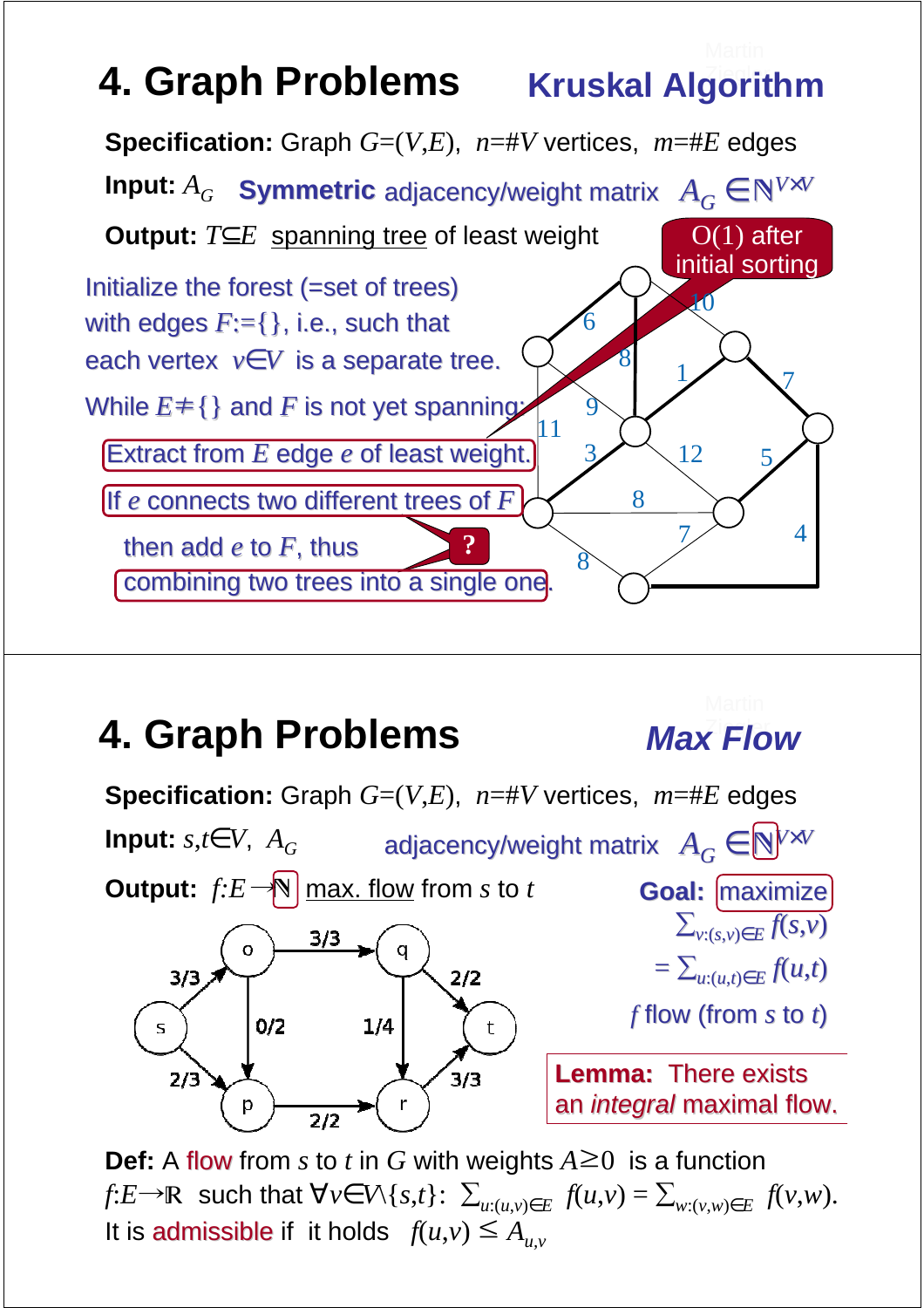#### **Ford-Fulkerson**



#### **Edmonds-Karp 4. Graph Problems**